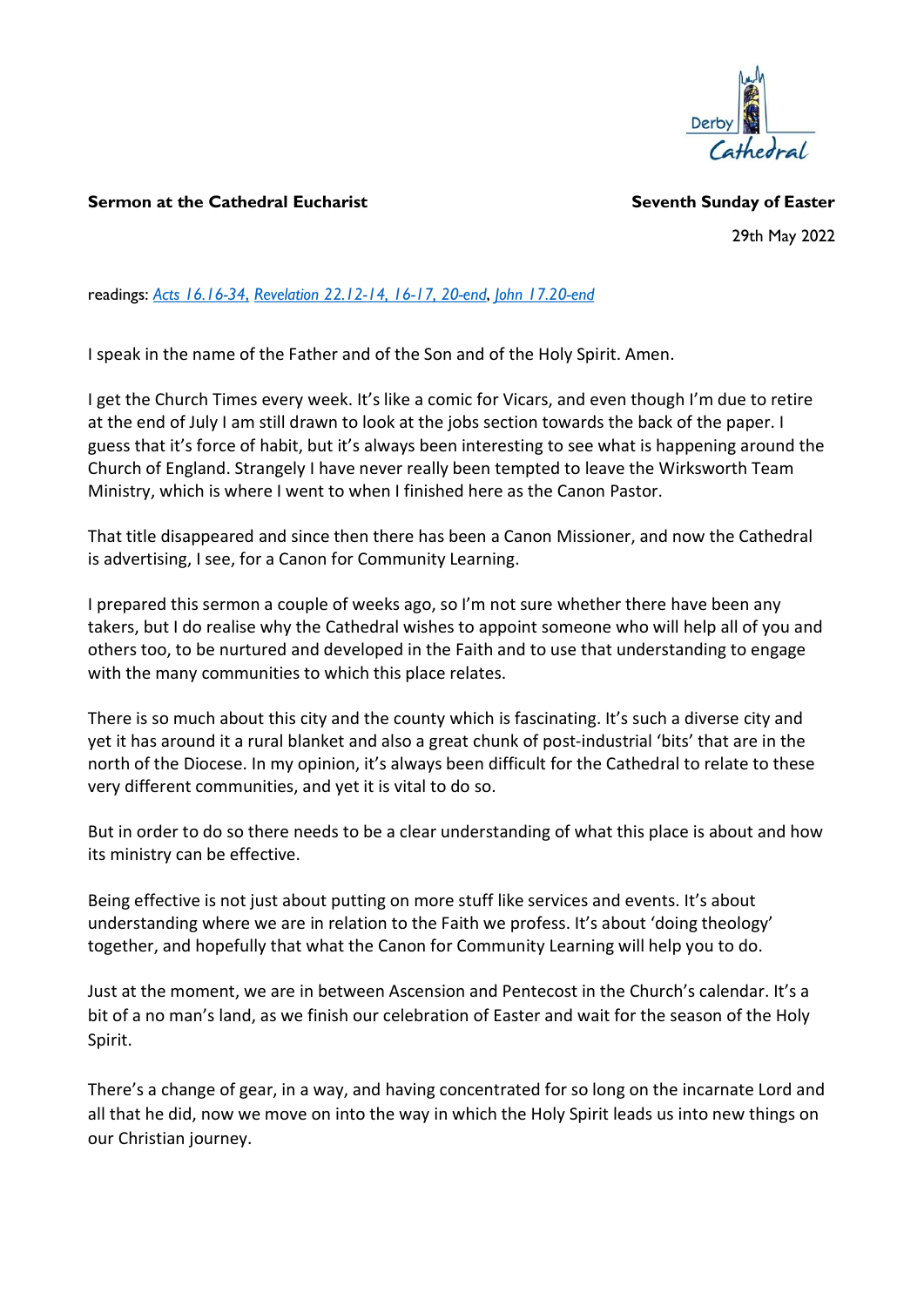But there's a bit of tidying up to do first, and it's to do with the Ascension, which was celebrated just the other day. Part of the Eucharistic prayer for that day helps us to put the jig-saw pieces into place when it comes to the end of Jesus' ministry, and the coming of the Holy Spirit. It says:

And now we give you thanks, because after his most glorious resurrection, he appeared to his disciples and in their sight ascended into heaven to prepare a place for us; that where he is, thither we might also ascend, and reign with him in glory.

The Ascension is a God given link between the earthly ministry of Jesus and the continuing ministry of the Risen ascended and glorified Christ, who continues to pray for his people at the right hand of God.

In other words, the Jesus who loved his people when he was on earth continues to love us now and prepares a place for us at the end of time.

What might be described as the doctrine of the Ascension is actually a well thought out piece of theology which understands the way in which God makes a plan for the future of creation, when all things will be gathered up in Christ.

Such doctrines provide a theological framework for us to use so that we don't say too much that is heretical—but in fact, we can all do theology; it's a very practical thing to do, when we understand that doing things theologically is about thinking with the purposes of God in mind.

Thinking theologically is about having a strategy which achieves the aims of God. Jesus did this sort of thing all the time, much to the annoyance of the religious hierarchy.

He recruited his disciples (an odd choice for the most part but he seemed to know what he was doing). He sent them out to prepare the ground for his arrival, and when he got to a town or village he would preach the word, heal the sick and point people in the direction of God before moving on.

And today, we read of his final strategy, laid out in that section of John's Gospel just before he is arrested and tried. Having completed his work, he now commends his disciples to his Father.

Sometimes this high priestly prayer of Jesus is used as a proof text for the need for Christian unity, but actually what Jesus is praying for is continuity in the Church and theology helps to provide such continuity while at the same time enabling us to explore afresh what Jesus is calling us to in the here and now.

John the Evangelist would have written this before there was any splitting apart of the Church. He understood the need for the Church to continue to develop the ministry of Christ in its words and deeds.

That applies just as much to us today as it did to the early Christians, the danger that we often fall into is that it's only when we come to church that we give much thought to the matter of faith.